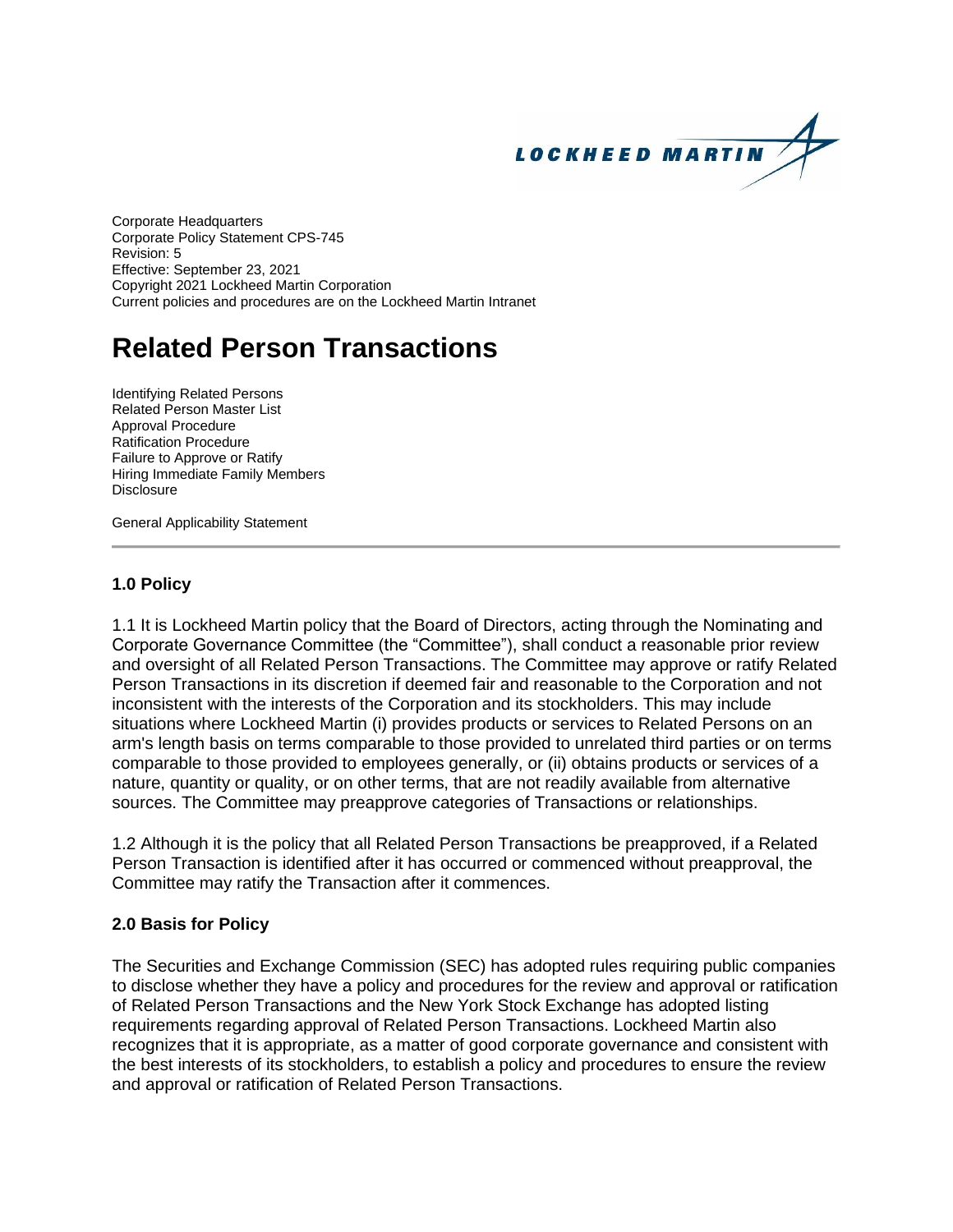### **3.0 Definitions**

*Committee –* The Nominating and Corporate Governance Committee of the Lockheed Martin Corporation Board of Directors.

*Director* – A director of Lockheed Martin Corporation.

*Executive Officer* – A person designated by the Board of Directors as an Executive Officer of Lockheed Martin Corporation.

*Immediate Family Member –* A child, stepchild, parent, stepparent, spouse, sibling, mother-inlaw, father-in-law, son-in-law, daughter-in-law, brother-in-law, or sister-in-law of the Director, Executive Officer, nominee, or more than 5% beneficial owner; and any person (other than a tenant or employee) sharing the household of the Director, Executive Officer, nominee, or more than 5% beneficial owner.

*Material Interest* – Material Interest is not defined under SEC rules and depends on the individual facts and circumstances of the Transaction or arrangement. Because potentially difficult or complex materiality determinations may arise, this policy requires that all direct or indirect interests of Directors and Executive Officers in Related Person Transactions be reported to the Senior Vice President, General Counsel & Corporate Secretary. The question of whether a Transaction or arrangement amounts to a Material Interest will be determined by the Senior Vice President, General Counsel & Corporate Secretary or the Committee. Directors and Executive Officers must not make their own materiality judgments about Transactions.

*Related Person* – Means (i) a person who is, or at any time since the beginning of the Corporation's last fiscal year was, a Director or Executive Officer or a nominee to become a Director, (ii) a person who is known to the Corporation to be the beneficial owner of more than 5% of any class of the Corporation's voting securities, and (iii) an Immediate Family Member of any person described above.

*Related Person Transaction –* A Transaction in which Lockheed Martin or any of its subsidiaries was, is, or will be a participant, where the amount involved exceeds \$120,000 and in which a Related Person had, has, or will have a direct or indirect Material Interest as determined by the Committee.

*Transaction* – Any transaction, including but not limited to, any financial transaction, arrangement, or relationship or any series of similar transactions, arrangements, or relationships. The term also includes indebtedness and guarantees of indebtedness and transactions involving employment, consulting, or similar relationships.

# **4.0 Preapproved Transactions**

The Committee has determined that each of the types of Transactions listed below are deemed to be preapproved or ratified (as applicable), and do not require review or approval under this policy.

Transactions Not Requiring Disclosure under Item 404(a) of the SEC's related person transaction disclosure requirements rules: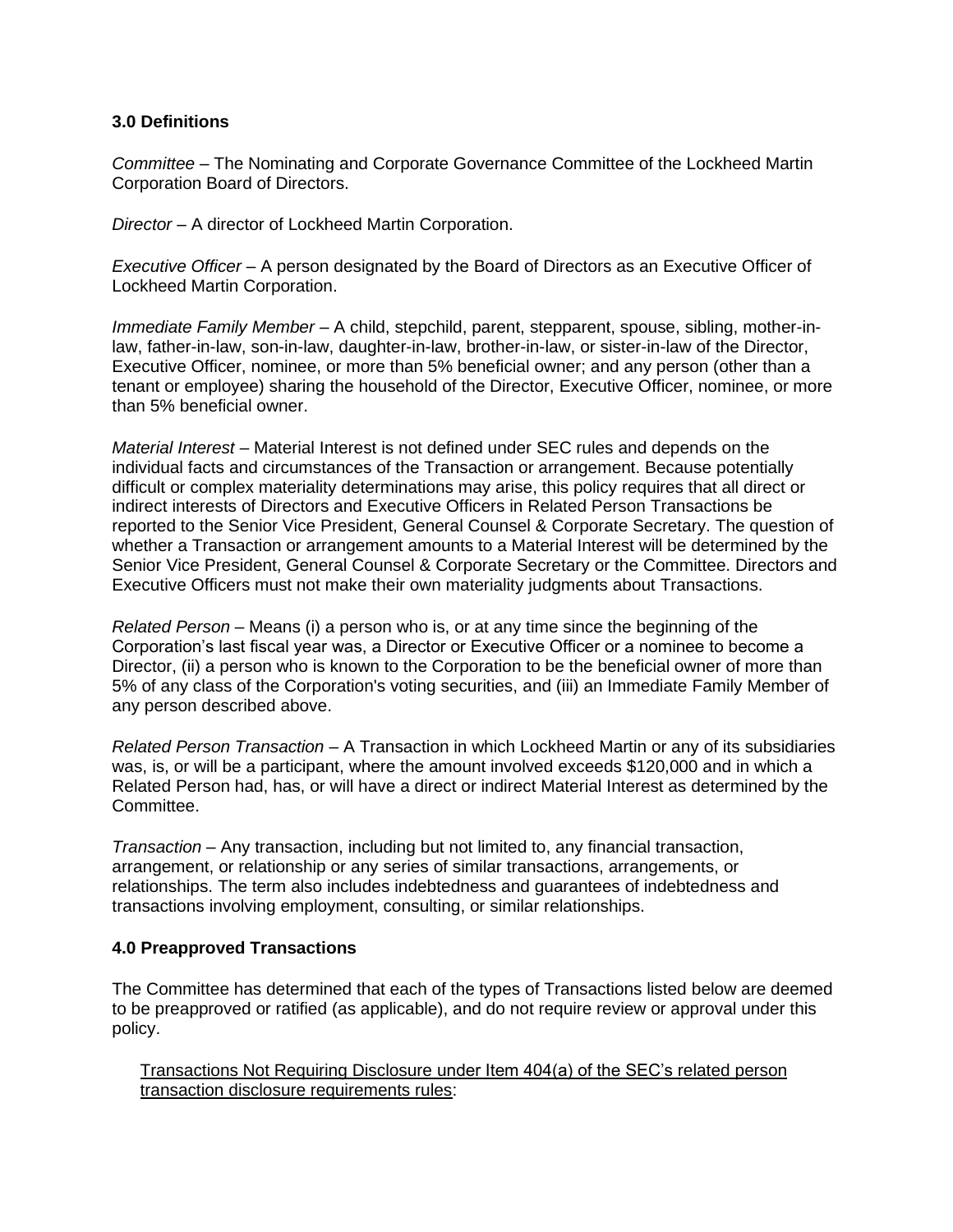- Transactions involving the purchase or sale of products or services in the ordinary course of business, not exceeding \$120,000.
- Transactions in which the Related Person's interest derives solely from his or her service as a director of another corporation or organization that is a party to the Transaction.
- Transactions in which the Related Person's interest derives solely from his or her ownership of less than 10% of the equity interest in another person (other than a general partnership interest) who is a party to the Transaction.
- Transactions in which the Related Person's interest derives solely from his or her ownership of a class of equity securities of the Corporation and all holders of that class of equity securities received the same benefit on a pro rata basis.
- Any employment relationship or transaction with an Executive Officer and any related compensation solely resulting from the employment relationship or transaction if (i) the compensation is required to be reported in Lockheed Martin's proxy statement under Item 402 of the SEC's compensation disclosure requirements (generally applicable to "named executive officers"); or (ii) the related compensation would be reported in Lockheed Martin's proxy statement under Item 402 of the SEC's compensation disclosure requirements if the executive officer were a "named executive officer," the Management Development and Compensation Committee of the Board of Directors approved (or recommended that the Board of Directors approve) such compensation, and the executive officer is not an Immediate Family Member of a Related Person.
- Any compensation paid to a Director if the compensation is required to be reported in Lockheed Martin's proxy statement under Item 402(k) of the SEC's compensation disclosure requirements.
- Transactions where the rates or charges involved in the transaction are determined by competitive bids or the transaction involves the rendering of services as a common or contract carrier, or public utility, at rates or charges fixed in conformity with law or governmental authority.
- Transactions involving services as a bank depositary of funds, transfer agent, registrar, trustee under a trust indenture, or similar services.

# Other Preapproved Transactions:

- Transactions with another company at which a Related Person's only relationship is as an employee who is not an executive officer or, in the case of an Immediate Family Member, the Related Person's only relationship is as an executive officer or other employee, if the aggregate amount involved does not exceed the greater of \$1 million, or 2% of such other company's annual consolidated gross revenues.
- Transactions with a charitable or non-profit organization at which the Related Person's only relationship is as an employee or other position that does not involve policy-making decisions such as a member, director emeritus, advisor, visiting professor, or trustee.
- Any charitable contribution, grant or endowment to or Transaction with a charitable or non-profit organization, foundation or university at which a Related Person's only relationship is as an employee or director, if the aggregate amount does not exceed the greater of \$1 million or 2% of the organization's annual consolidated gross revenues.

# **5.0 Identifying Related Persons**

5.1 Annually, each Director and Executive Officer will complete a questionnaire for the Senior Vice President, General Counsel & Corporate Secretary designed to capture information needed to identify Related Persons.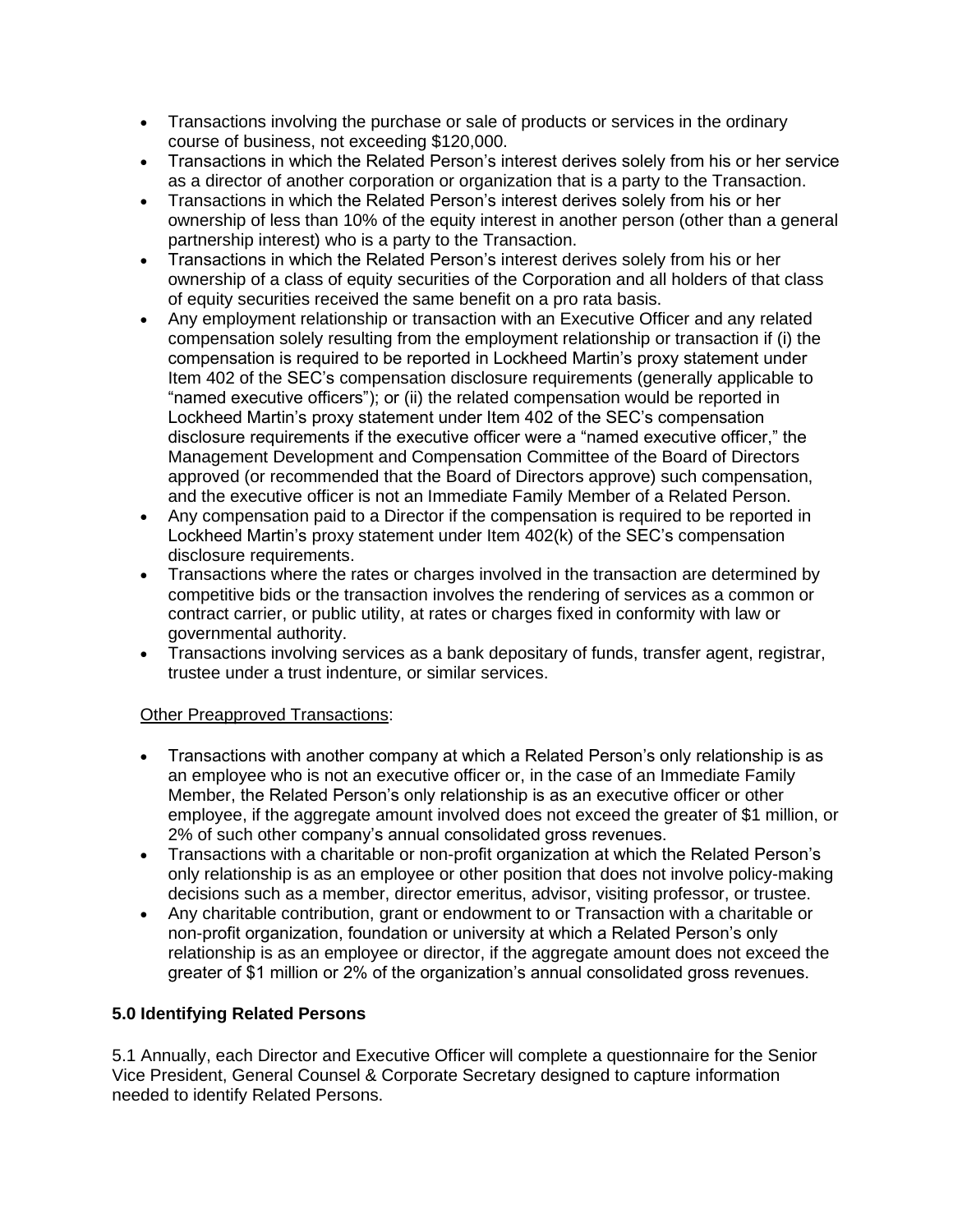5.2 A person who is nominated or proposed for election as a Director or Executive Officer will complete a questionnaire for the Senior Vice President, General Counsel & Corporate Secretary as soon as practical before his or her nomination as a Director or election as an Executive Officer.

5.3 Directors and Executive Officers must notify the Senior Vice President, General Counsel & Corporate Secretary of any updates to the list of Related Persons, their employment, and relationships with charitable or other organizations. This includes new business affiliations and changes to immediate family relationships (such as those resulting from marriage).

# **6.0 Related Person Master List**

6.1 The Corporate Secretary's office will compile a master list of Related Persons based on the information provided by the Directors, Executive Officers, nominees, and 5% stockholders and update the master list as needed but at least annually. The Corporate Secretary's office will distribute the master list of Related Persons as follows:

- the complete master list to the corporate Vice President & Controller and the business area and corporate functions responsible for purchasing goods or services for Lockheed Martin or selling its goods or services;
- the part of the master list containing the names of Immediate Family Members of Directors, Executive Officers, and nominees to the Vice President Human Resources for each business area and to the Senior Vice President and Chief Human Resources Officer; and
- the part of the master list containing the names of charitable and non-profit organizations to the Senior Vice President and Chief Communications Officer, who administers Lockheed Martin's charitable contributions.

6.2 The recipients of the master list will use the information in connection with their respective business area or corporate function in the identification and approval of a proposed Transaction as set forth in Section 7.0 below.

# **7.0 Approval Procedure**

A Related Person Transaction that is identified in advance may be entered into or continued only if the following steps are taken:

| Step | Action                                                                                                                                                                                                                                                                                                                                                                                                                                          | Responsible                                                                                                                                                                        |
|------|-------------------------------------------------------------------------------------------------------------------------------------------------------------------------------------------------------------------------------------------------------------------------------------------------------------------------------------------------------------------------------------------------------------------------------------------------|------------------------------------------------------------------------------------------------------------------------------------------------------------------------------------|
|      | Before entering into the Related Person Transaction, notify the<br>Senior Vice President, General Counsel & Corporate Secretary<br>and provide this information:<br>the Related Person's relationship to Lockheed Martin and<br>$\bullet$<br>interest in the Transaction;<br>the approximate dollar value of the amount involved in the<br>$\bullet$<br>Transaction (which must be computed without regard to<br>the amount of profit or loss); | Related Person; or<br>Director, Executive<br>Officer, nominee, or<br>beneficial owner<br>who is an<br>Immediate Family<br>Member; or the<br>business area or<br>corporate function |
|      |                                                                                                                                                                                                                                                                                                                                                                                                                                                 |                                                                                                                                                                                    |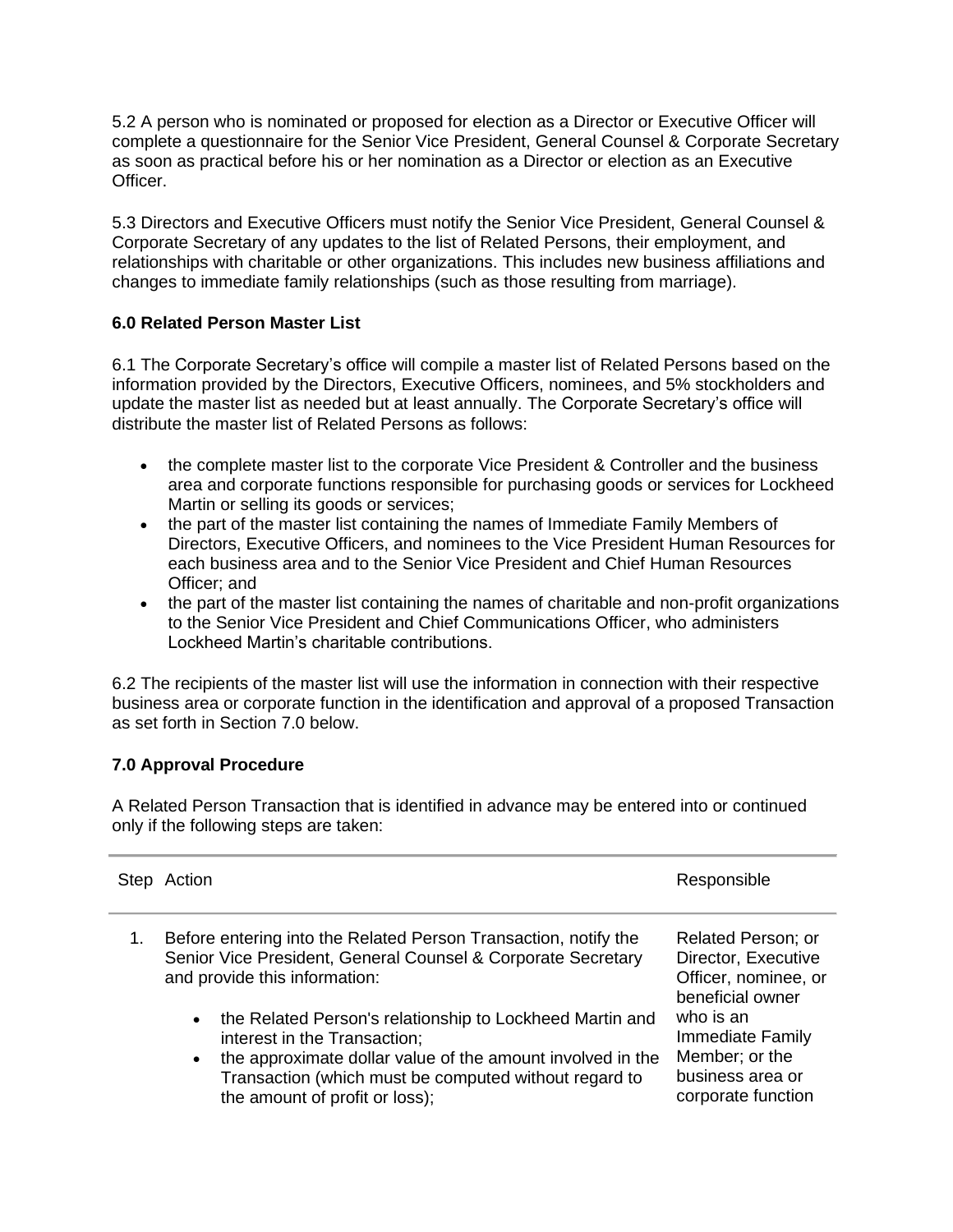- the material terms of the proposed Transaction;
- the benefit to the Corporation of the proposed Transaction; proposed
- an assessment of whether the proposed Transaction is on Transaction terms that are comparable to the terms available to an unrelated third party or to employees generally; and
- any other information regarding the proposed Transaction or the Related Person in the context of the Transaction that could be material to investors.
- 2. If notice was provided by someone other than the business area or corporate function responsible for the proposed Transaction, meet with the business area or corporate function to confirm and supplement the information provided in the original notice.
- 3. Determine whether the proposed Transaction is a Related Person SVP, General Transaction. If it is, the Senior Vice President, General Counsel & Corporate Secretary will confer with the Senior Vice President Ethics and Enterprise Assurance to determine whether the transaction raises any issues under the Code of Ethics and Business Conduct, Setting the Standard (the Code). If the transaction does not raise any concerns under the Code, submit it Assurance (with management's recommendation) to the Committee for consideration at its next meeting. If it is not practicable to wait until the next Committee meeting, the Transaction may be submitted to the Chair of the Committee (who is hereby delegated authority to act between Committee meetings). If the Chair or his or her Immediate Family Member is the subject Related Person, such Transaction may be reviewed and approved by another member of the Committee designated by the Chairman of the Board.
- 4. Review the Transaction to determine whether the Related Person has a direct or indirect Material Interest in the Transaction. No review is required under this policy if the Transaction falls into one of the preapproved exceptions listed in Section 4.0. No further review is required under this policy if the Committee (or, as applicable, the Chair or other designated Committee member) concludes, upon review of all relevant information, that the Transaction does not constitute a Related Person Transaction. If the Committee (or, as applicable, the Chair or other designated Committee member) determines that the Transaction is a Related Person Transaction, it will review the Transaction, considering all relevant facts and circumstances available to it, such as:
	- management's recommendation and opinion as to whether the Transaction is fair and reasonable to the Corporation;
	- the benefit to the Corporation and commercial reasonableness of the terms of the Transaction;
	- the significance and character of the Related Person's direct or indirect interest, and any actual, apparent, or potential conflict of interest of the Related Person;
	- the impact on the Director's or nominee's independence if the Related Person is a Director or nominee, an Immediate

responsible for the

SVP, General Counsel & **Corporate Secretary** 

Counsel & **Corporate** Secretary; and SVP Ethics & Enterprise

**Committee**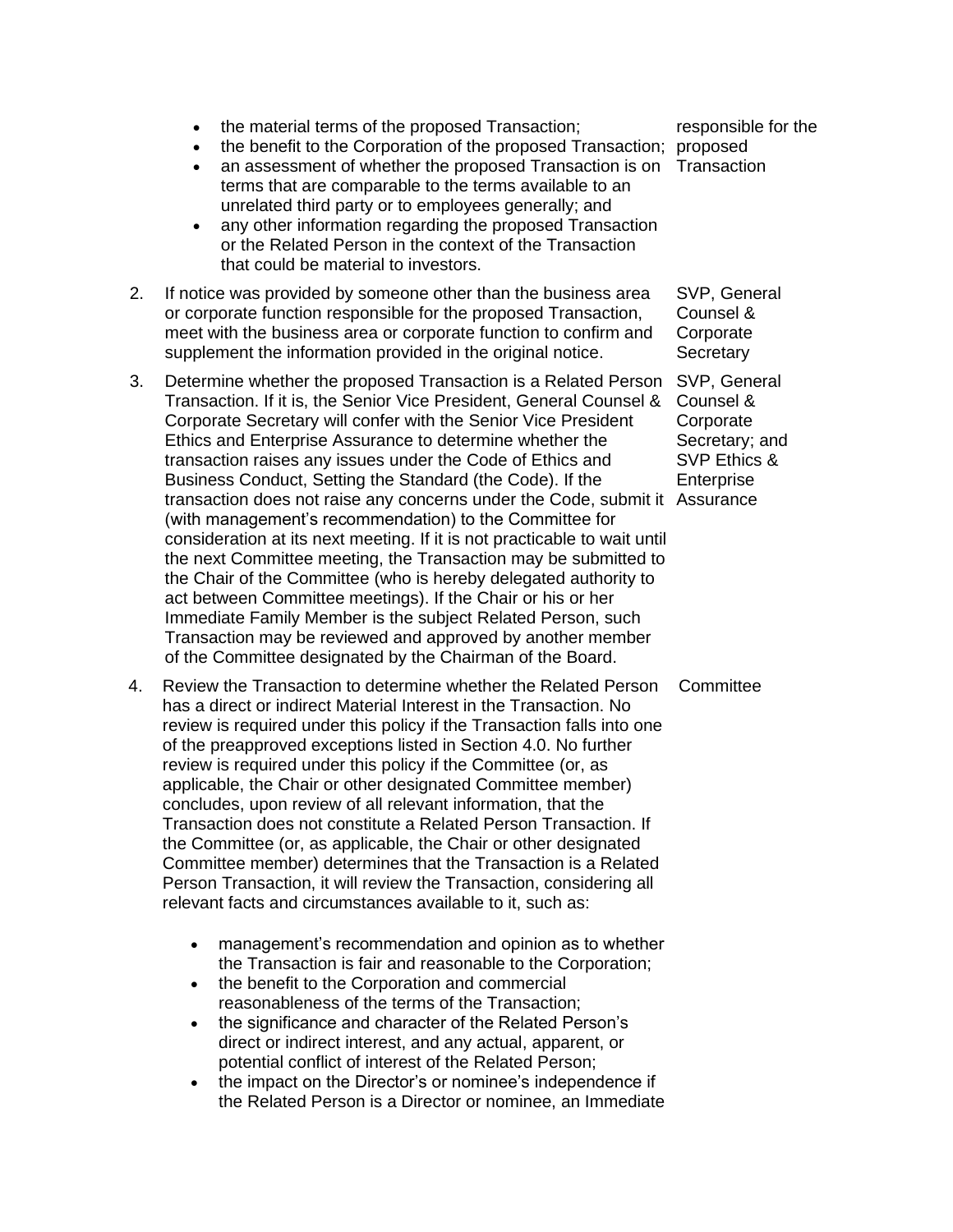Family Member of a Director or nominee, or an entity in which a Director or nominee is a partner, shareholder, or executive officer; and

• terms available to unrelated third parties or to employees generally.

Note: No member of the Committee may participate in the review, consideration, or approval of the Related Person Transaction if the member or an Immediate Family Member is the Related Person except in the limited case where the approval is in the form of action by unanimous written consent.

The Chair of the Committee or such other designated Committee member shall report to the Committee at the next Committee meeting any approval under this policy pursuant to delegated authority.

5. Consider whether the Related Person Transaction is fair and reasonable to the Corporation and not inconsistent with the interests of the Corporation and its stockholders, if so, approve the Related Person Transaction in its discretion and communicate the decision to the Senior Vice President, General Counsel & Corporate Secretary, who will communicate the decision to the appropriate persons within the Corporation. The Committee will prohibit any Related Person Transaction that it determines to be inconsistent with the interests of the Corporation and its stockholders. **Committee** 

# **8.0 Ratification Procedure**

8.1 All Related Person Transactions should be approved in advance, however, if a Related Person Transaction is identified that had not been previously approved or ratified under this policy, then the Committee shall review the Related Person Transaction and may ratify it applying the same standards used for advance review and oversight.

8.2 The Vice President & Controller (with information provided by relevant corporate and business area functions and the corporate Vice President Supply Chain) will prepare quarterly reports of any amounts over \$10,000 that were paid to or received from any Related Person, excluding ordinary course Director or Executive Officer compensation arrangements approved by the Board of Directors or the Management Development and Compensation Committee. The Vice President & Controller will give the reports to the Senior Vice President, General Counsel & Corporate Secretary, who will review them to determine if there are any Related Person Transactions that were not previously approved or ratified under this policy.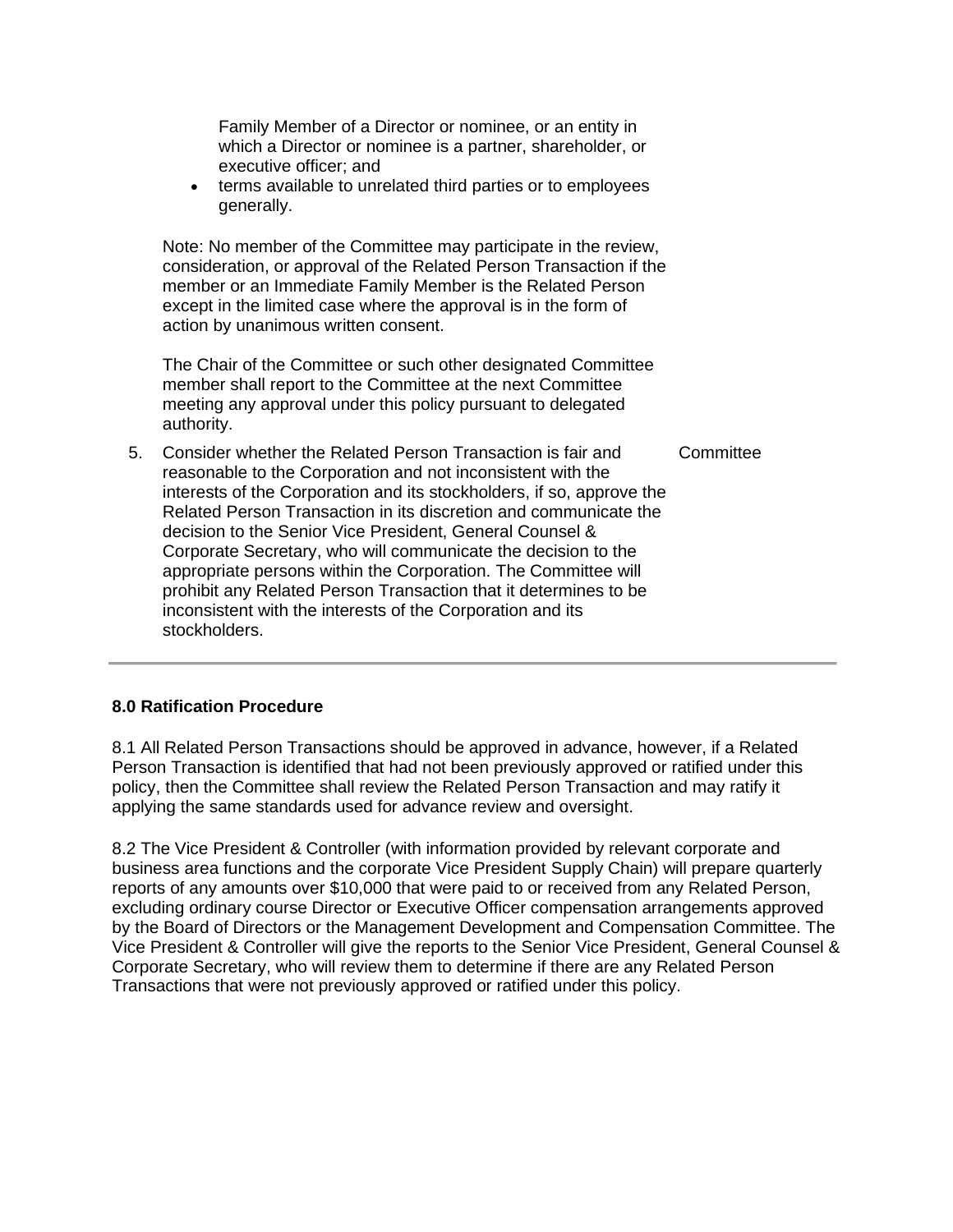8.3 Review by the Committee is required if a Related Person Transaction is identified that was not previously approved or ratified under this policy.

|    | Step Action                                                                                                                                                                                           | Responsible                                         |
|----|-------------------------------------------------------------------------------------------------------------------------------------------------------------------------------------------------------|-----------------------------------------------------|
| 1. | Submit the Transaction promptly to the Committee.                                                                                                                                                     | SVP, General<br>Counsel &<br>Corporate<br>Secretary |
| 2. | Consider all of the relevant facts and circumstances available to the<br>Committee, such as those identified in section 7.0 step 4.                                                                   | Committee                                           |
| 3. | If the Transaction is pending or ongoing, determine whether to ratify Committee<br>or refer to management for amendment or termination of the<br>Transaction.                                         |                                                     |
| 4. | If the Transaction is completed, refer to management to recommend<br>whether rescission of the Transaction or other action is appropriate.                                                            | Committee                                           |
| 5. | Evaluate Lockheed Martin's controls and procedures to determine<br>why the Transaction was not submitted for advance approval.<br>Recommend changes to the controls and procedures as<br>appropriate. | SVP, General<br>Counsel &<br>Corporate<br>Secretary |

#### **9.0 Failure to Approve or Ratify**

If the Committee declines to approve or ratify any Related Person Transaction, the Senior Vice President, General Counsel & Corporate Secretary, in coordination with the affected business area or corporate function, will review the Transaction, determine whether it should be terminated or amended in a manner that is acceptable to the Committee, and advise the Committee of its recommendation. The Committee will consider the recommendation at its next meeting.

#### **10.0 Hiring Immediate Family Members**

10.1 No Immediate Family Member of a Director or Executive Officer may be hired as a Lockheed Martin employee at an annual aggregate compensation rate (including base salary, bonus, and any equity compensation) of \$120,000 or higher without approval by the Committee

10.2 If a person becomes a Director or Executive Officer and an Immediate Family Member already is a Lockheed Martin employee, the relationship will be reported to and reviewed by the Committee at the next meeting at which Related Person Transactions are considered.

10.3 Annually, the Committee will review the compensation paid to Immediate Family Members of Directors or Executive Officers. The Committee will review in advance any adjustment to the compensation for Immediate Family Members of Directors or Executive Officers unless such adjustment is in accordance with the Corporation's normal employment and compensation practices applicable to employees generally.